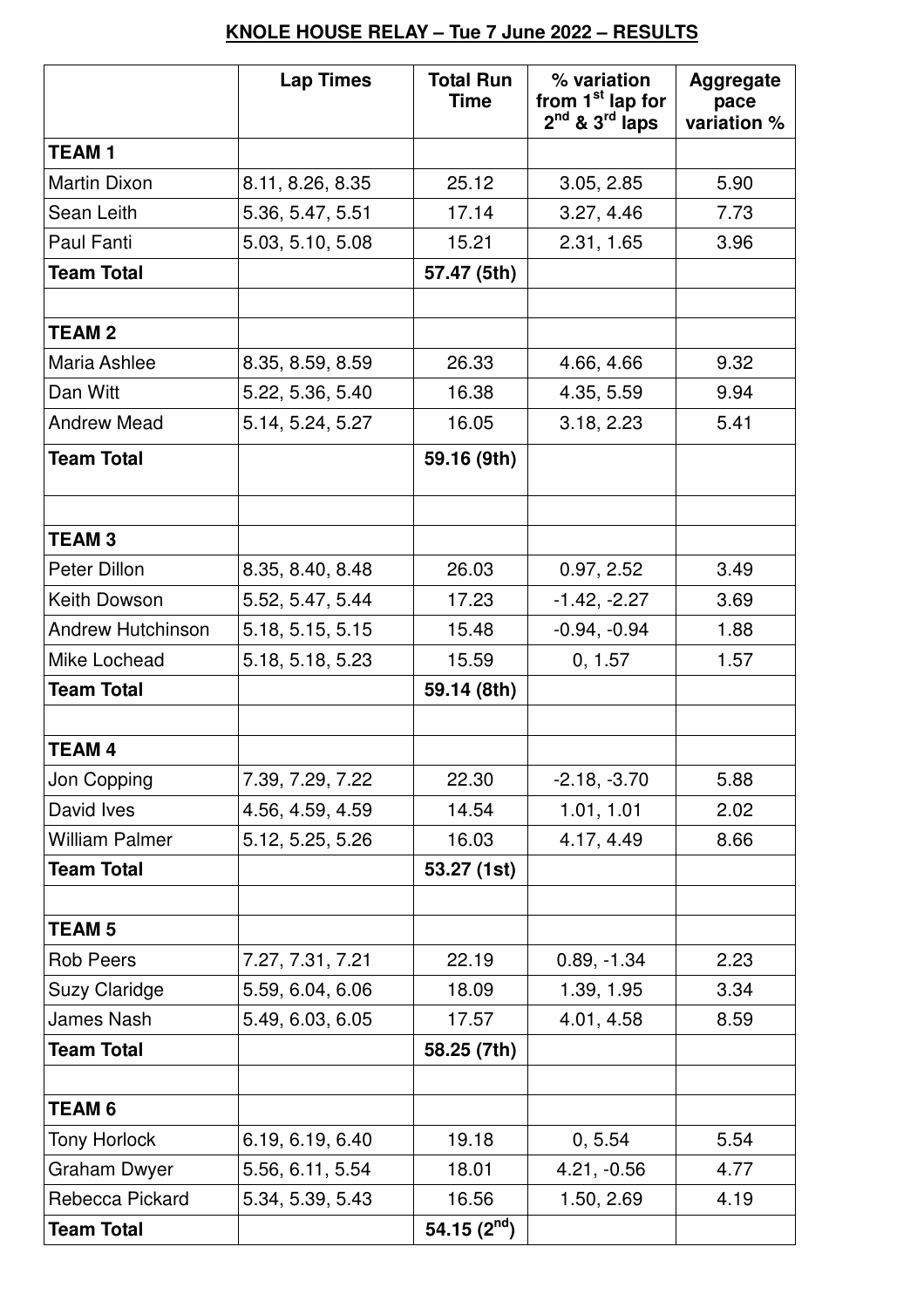| <b>TEAM7</b>            |                  |             |                |      |
|-------------------------|------------------|-------------|----------------|------|
| <b>Caroline Fenwick</b> | 6.07, 6.20, 6.01 | 18.28       | $3.54, -1.63$  | 5.17 |
| <b>Gary Walsh</b>       | 6.14, 6.07, 6.12 | 18.33       | $-1.87, -0.53$ | 2.40 |
| David Hale              | 5.47, 5.54, 5.48 | 17.29       | 2.02, 0.29     | 2.31 |
| <b>Team Total</b>       |                  | 54.30 (3rd) |                |      |

| <b>TEAM 8</b>     |                  |             |               |      |
|-------------------|------------------|-------------|---------------|------|
| Neil Haggertay    | 6.44, 6.49, 6.53 | 20.26       | 1.24, 2.23    | 3.47 |
| Leonard Lai King  | 5.48, 5.45, 5.58 | 17.31       | $-0.86, 2.87$ | 3.73 |
| David Killpack    | 5.33, 5.37, 5.45 | 16.55       | 1.20, 3.60    | 4.80 |
| <b>Team Total</b> |                  | 54.52 (4th) |               |      |

| <b>TEAM 9</b>         |                  |             |               |      |
|-----------------------|------------------|-------------|---------------|------|
| <b>Sham Pickard</b>   | 6.07, 6.19, 6.17 | 18.43       | 3.27, 2.72    | 5.99 |
| <b>Bridgit Weekes</b> | 6.52, 6.49, 6.53 | 20.34       | $-0.85, 0.28$ | 1.13 |
| Alan Male             | 6.11, 6.20, 6.17 | 18.48       | 2.89, 1.93    | 4.82 |
| Team Total            |                  | 58.05 (6th) |               |      |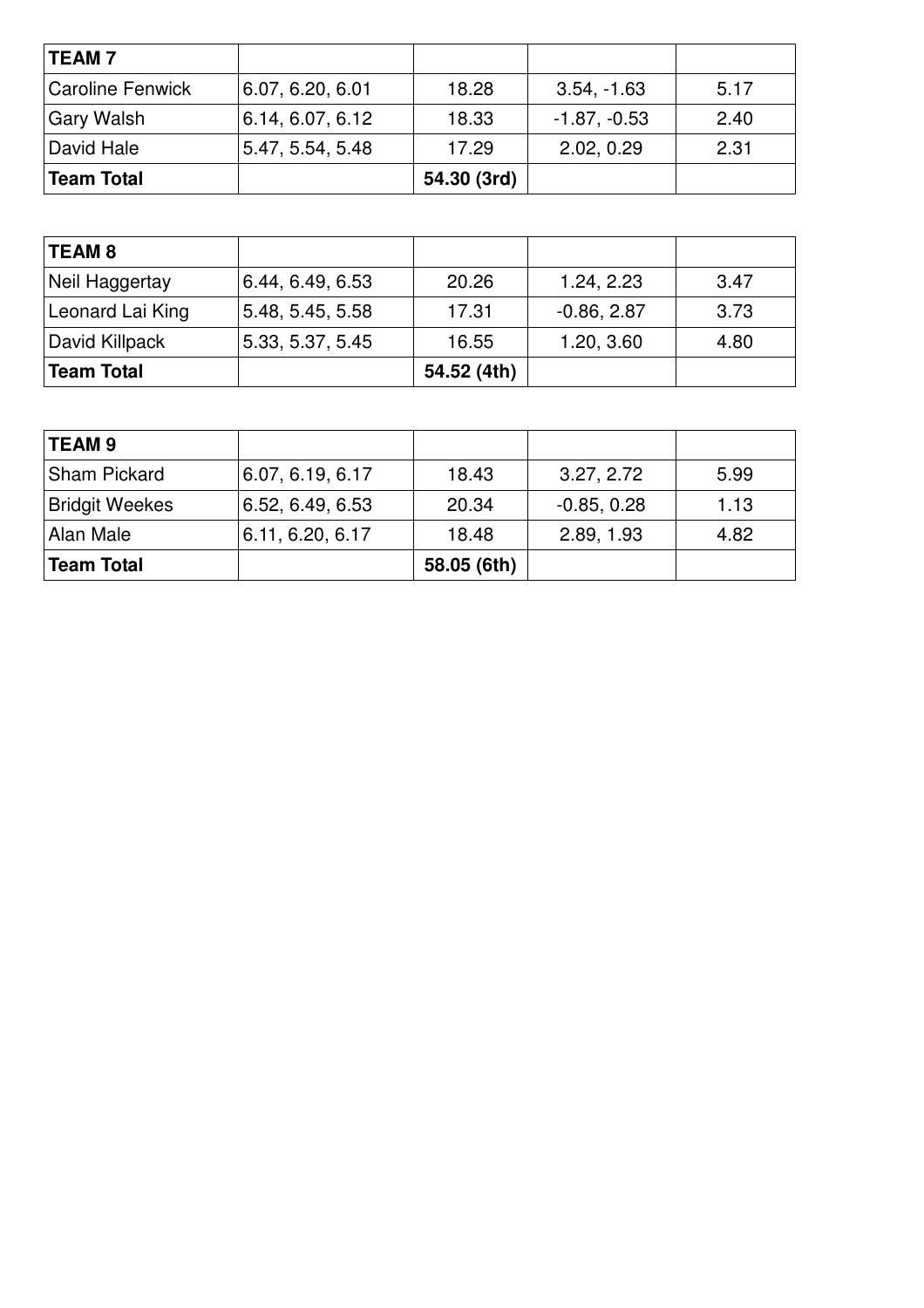| <b>FASTEST LAP RANKING</b> |      |
|----------------------------|------|
| David Ives                 | 4.56 |
| <b>Paul Fanti</b>          | 5.03 |
| <b>William Palmer</b>      | 5.12 |
| <b>Andrew Mead</b>         | 5.14 |
| <b>Andrew Hutchinson</b>   | 5.15 |
| Mike Lochead               | 5.18 |
| Dan Witt                   | 5.22 |
| Sean Leith                 | 5.36 |
| David Killpack             | 5.33 |
| Rebecca Pickard            | 5.34 |
| Keith Dowson               | 5.44 |
| Leonard Lai King           | 5.45 |
| David Hale                 | 5.47 |
| <b>James Nash</b>          | 5.49 |
| <b>Graham Dwyer</b>        | 5.54 |
| <b>Suzy Claridge</b>       | 5.59 |
| <b>Caroline Fenwick</b>    | 6.01 |
| <b>Sham Pickard</b>        | 6.07 |
| <b>Gary Walsh</b>          | 6.07 |
| Alan Male                  | 6.11 |
| <b>Tony Horlock</b>        | 6.19 |
| Neil Haggertay             | 6.44 |
| <b>Bridgit Weekes</b>      | 6.49 |
| <b>Rob Peers</b>           | 7.21 |
| Jon Copping                | 7.22 |
| <b>Martin Dixon</b>        | 8.11 |
| Maria Ashlee               | 8.35 |
| Peter Dillon               | 8.35 |